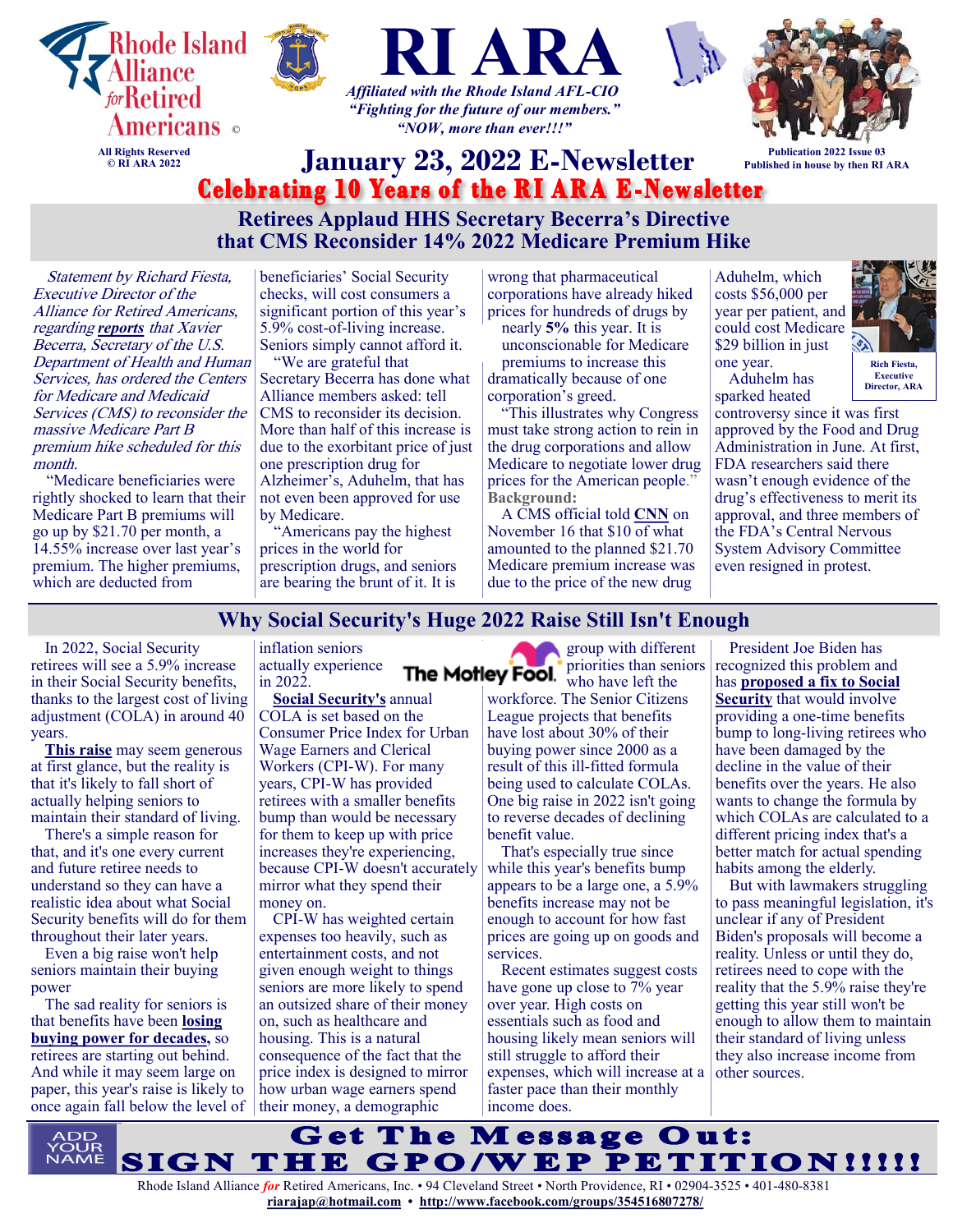## **Several Recent Actions Point to a Possible Lowering of the 2022 Part B Premium**

In November, the Centers for Medicare & Medicaid Services (CMS) **[announced](https://www.cms.gov/newsroom/press-releases/cms-announces-2022-medicare-part-b-premiums)** the Medicare Part B standard monthly premium would jump by 15% (\$21.60) in 2022, from \$148.50 to \$170.10. As **[expected](https://www.kff.org/medicare/issue-brief/fdas-approval-of-biogens-new-alzheimers-drug-has-huge-cost-implications-for-medicare-and-beneficiaries/)**, the potential costs associated with covering the **[controversial](https://www.npr.org/sections/health-shots/2021/11/08/1052833252/cost-and-controversy-are-limiting-use-of-new-alzheimers-drug)** new Alzheimer's drug Aduhelm—for which a Medicare coverage decision is expected this spring—factored in significantly, accounting for nearly half ([\\$11.00\)](https://www.finance.senate.gov/imo/media/doc/121021%20Letter%20to%20Sec%20Becerra%20re%20Medicare%20Part%20B%20Premiums.pdf) of the total premium increase.

Notably, CMS's cost calculation was based on Aduhelm's **[initial annual list](https://www.cnn.com/2021/07/20/politics/aduhelm-alzheimers-drug-cost-what-matters/index.html)**  [price of \\$56,000](https://www.cnn.com/2021/07/20/politics/aduhelm-alzheimers-drug-cost-what-matters/index.html). In December,

citing slow uptake and the desire to "facilitate patient access," the drug's manufacturer lowered its yearly cost to \$28,000.

In response, on Monday HHS **Secretary** 

Becerra **[instructed](https://www.hhs.gov/about/news/2022/01/10/hhs-secretary-xavier-becerra-instructs-cms-reassess-recommendation-2022-medicare-part-b-premium.html)** CMS to "reassess the recommendation for the 2022 Medicare Part B premium." He noted, "the 50% price drop of Aduhelm on January 1" was a compelling reason to do so.

The following day, CMS **[issued](https://www.cms.gov/newsroom/press-releases/cms-proposes-medicare-coverage-policy-monoclonal-antibodies-directed-against-amyloid-treatment)** its draft Aduhelm coverage

decision, **[recommending](https://www.cms.gov/medicare-coverage-database/view/ncacal-decision-memo.aspx?proposed=Y&NCAId=305)** that Medicare only cover it for people who are enrolled in qualifying

clinical trials. A final decision is expected by April 11. If finalized as written, fewer people with

Medicare may be eligible for Aduhelm than originally thought. CMS may be able to consider this as part of any Part B premium "reassessment" it undertakes.

We support revising the 2022 Part B premium based on the price reduction or coverage decision. But doing so would not solve the underlying problem of high and rising drug prices. Without more systemic reforms, future drugs could have similar impacts on Medicare costs and affordability. Accordingly, we

urge policymakers to pursue meaningful solutions, including those in the latest version of the budget reconciliation bill that would allow Medicare to negotiate drug prices, limit annual price hikes and out-ofpocket costs, and realign financial incentives. We also strongly support making Medicare's low-income assistance programs the **[Medicare Savings](https://www.medicareinteractive.org/get-answers/cost-saving-programs-for-people-with-medicare/medicare-savings-programs-qmb-slmb-qi/medicare-savings-program-basics)  [Programs \(MSPs\)](https://www.medicareinteractive.org/get-answers/cost-saving-programs-for-people-with-medicare/medicare-savings-programs-qmb-slmb-qi/medicare-savings-program-basics) and the Part D Low-[Income Subsidy \(LIS\)](https://www.medicareinteractive.org/get-answers/cost-saving-programs-for-people-with-medicare/the-extra-helplow-income-subsidy-lis-program/extra-help-basics)** —more available and accessible. Together, these reforms would allow Medicare to best fulfill its promise of affordable coverage

## **COVID Cases Surge Again in U.S. Nursing Homes**

Residents of nursing homes have been a particularly at-risk group throughout the pandemic, and the advent of the fastspreading Omicron variant has them facing another wave of infections and deaths, new data shows.

During **[the week ending Jan.](https://www.cdc.gov/nhsn/covid19/ltc-report-overview.html#anchor_1610478795495)  [9](https://www.cdc.gov/nhsn/covid19/ltc-report-overview.html#anchor_1610478795495)**, U.S. nursing homes reported more than 32,000 COVID-19 cases and 645 deaths among its residents, according to the U.S. Centers for Disease Control and Prevention. That's a sevenfold

increase in cases from a month earlier and a 47% increase in deaths.

About 57,200 nursing home workers also had COVID-19 that same week, a tenfold increase from a month earlier, the CDC said.

"We need to build a Fort Knox around protecting nursing homes, but we're not doing that right now, and that's why cases are surging," Eric Feigl-Ding, an epidemiologist and senior fellow at the Federation of American



Scientists, told the Associated Press. "We're going to have exponential numbers of hospitalizations and deaths."

Still, vaccination efforts may have made a real impact in saving lives: Even with the dramatic increases in cases, the death toll from COVID-19 at nursing homes is still a fraction of those in December 2020, when the CDC says about 6,200 deaths per week were recorded. About 87% of nursing home

residents have been fully vaccinated, **[the CDC says,](https://www.cdc.gov/nhsn/covid19/ltc-vaccination-dashboard.html)** and 63% have received their third doses. Among staff at care facilities, about 83% are fully vaccinated and 29% have their boosters.

and care.

To further protect residents, Feigl-Ding recommends vaccines, mandatory boosters, testing visitors, using medicalgrade masks (such as N95s) and using high-efficiency air filters….**[Read More](https://www.usnews.com/news/health-news/articles/2022-01-17/covid-cases-surge-again-in-u-s-nursing-homes)**

## **The IRS Is Now Warning You to Do This, Starting Jan. 24**

#### DOING THIS SOONER RATHER THAN LATER CAN HELP PREVENT ANY ISSUES.

**[Filing taxes](https://bestlifeonline.com/irs-money-back-tax-return-news/)** can be a headache all in itself, but the pandemic has exacerbated many issues with the overall system. While the Internal Revenue Service (IRS) often faces some sort of backlog every year, the agency closed last year's tax season with an unprecedented 35 **[million](https://www.washingtonpost.com/us-policy/2022/01/10/treasury-irs-filing-season/)  [unprocessed returns](https://www.washingtonpost.com/us-policy/2022/01/10/treasury-irs-filing-season/)** due to budget cuts and staff shortages amid the COVID pandemic, per The Washington Post. In order to prevent this type of issue from affecting taxpayers this year, the IRS has just issued new guidelines, advising all taxpayers to do one thing soon. Read on to

find out what the agency is recommending you do, starting

in just a few weeks. The U.S. **[tax season will](https://www.irs.gov/newsroom/2022-tax-filing-season-begins-jan-24-irs-outlines-refund-timing-and-what-to-expect-in-advance-of-april-18-tax-deadline)  [start](https://www.irs.gov/newsroom/2022-tax-filing-season-begins-jan-24-irs-outlines-refund-timing-and-what-to-expect-in-advance-of-april-18-tax-deadline)** on Jan. 24, which is "when the tax agency will begin accepting and processing 2021 tax year returns," the IRS said in a Jan. 10 announcement. This is more than two weeks earlier than the agency started the **[filing season](https://www.usatoday.com/story/money/taxes/2022/01/10/irs-allowing-you-to-file-taxes-starting-jan-24/9163934002/)  [last year](https://www.usatoday.com/story/money/taxes/2022/01/10/irs-allowing-you-to-file-taxes-starting-jan-24/9163934002/)**, according to USA Today.

"Planning for the nation's filing season process is a massive undertaking, and IRS teams have been working non-stop these past several months to prepare," IRS Commissioner **Chuck Rettig** said in a statement. "The pandemic continues to create challenges, but the IRS reminds people there are important steps they can take to help ensure their tax return and refund don't face

processing delays." The agency is advising you file your returns as early as possible. n order to prevent delays and help

the tax season flow more smoothly, one of the steps you can take is filing your returns as early as possible in accordance with the Jan. 24 start date. The IRS free filing program will open on Jan. 14, allowing taxpayers the opportunity to begin filing returns through the agencies' partners earlier in order for them to be transmitted to the IRS starting Jan. 24. "It's never too early to get ready for the taxfiling season ahead," the agency says.

And getting ahead will help you navigate another troubling year ahead for the IRS. Treasury Department officials warned on

Jan. 10 that the IRS will still be facing "enormous challenges" during this year's tax filing season, which will likely make it another "frustrating season" for taxpayers, per The Washington Post.

"In many areas, we are unable to deliver the amount of service and enforcement that our taxpayers and tax system deserves and needs. This is frustrating for taxpayers, for IRS employees and for me," Rettig said. "IRS employees want to do more, and we will continue in 2022 to do everything possible with the resources available to us. And we will continue to look for ways to improve. We want to deliver as much as possible while also protecting the health and safety of our employees and taxpayers."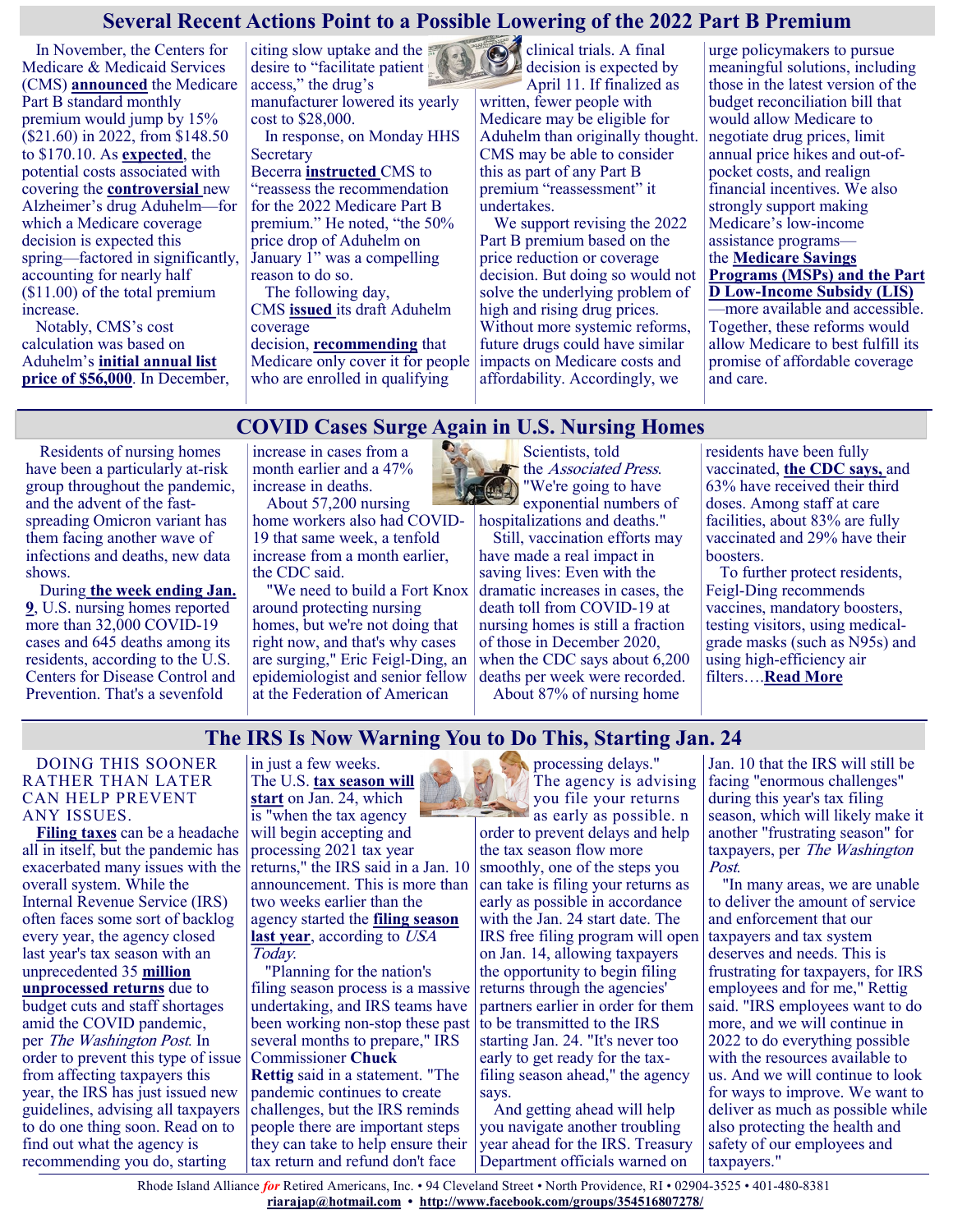# **What is a lump sum Social Security payment?**<br>Social Security at that

Social Security is typically thought of as a programmer that offers monthly payments for retired Americans and other groups to help towards the cost of essentials. However, few know that recipients can also claim a proportion of the support in a **lump sum**, provided they satisfy certain requirements.

Individuals can begin claiming Social Security payments from the age of 62, but will have to wait until at least the age of 66 (for those born between 1943 and 1954) to receive their full monthly entitlement.

#### This **[retirement](https://www.ssa.gov/benefits/retirement/estimator.html)**

**[threshold](https://www.ssa.gov/benefits/retirement/estimator.html)** increases in twomonth increments for those born after 1954, culminating with an upper threshold of 67 years old for those born in 1960 or later.

To be eligible for the lump sum Social Security payment you must have reached full retirement age; here's

everything you need to know about claiming it… **How does the Social** 

**Security lump sum payment work?**

The Social Security Administration (SSA) oversees the retirement benefits programme and offers eligible individuals the chance to increase their monthly entitlement by delaying the support until after their full retirement age. Doing so will see your **monthly payment increase** until you reach the age of 70, at which point your entitlement will remain the same.

However if you opted not to begin your Social Security claim at your designated retirement age, you do still have the option to request a **back-[payment](https://www.thegazette.com/art/social-security-offers-lump-sum-payouts-to-retirees/)  [worth up to six months](https://www.thegazette.com/art/social-security-offers-lump-sum-payouts-to-retirees/)** of your full benefit.

For example if your full retirement age was 66 and you initially chose not to claim

Social Security at that point, your future monthly entitlement would increase. However if you then

decided that you wanted to initiate the payments, you could also opt to receive up to six months' worth of back payments in the form of a lump sum.

If your full retirement age benefit was \$2,000 per month then you could claim up to \$12,000 in a lump payment, provided you had deferred your Social Security payments for at least six months. Of course, doing so would **reduce your delayed retirement credits** and affect the size of your future payments accordingly.

**How would a Social Security lump sum payment affect my tax returns?**

While the thought of a lump sum payment is tempting, you should bear in mind the impact that this could have on your **[tax](https://www.irs.gov/faqs/social-security-income/back-payments/back-payments)**  **[situation](https://www.irs.gov/faqs/social-security-income/back-payments/back-payments)**. Typically, up to 50% of Social Security benefits are taxed if your combined income exceeds \$25,000, and up to 85% if it exceeds \$34,000. To be clear, these figures relate to the proportion of payments that are subject to federal income tax, not the rate at which they will be taxed.

Ordering a lump sum Social Security payment could tip you into a higher tax category and mean that you are forced to pay tax a significantly larger part of your income. If the payment pushes your annual income above \$85,000 then you will see an increase on your Medicare premiums too.

For more information on how to claim a retroactive payment and the related terms, check out the **[Retroactive Supplemental](https://secure.ssa.gov/poms.nsf/lnx/0501130600)  [Security Income Help](https://secure.ssa.gov/poms.nsf/lnx/0501130600)  [Page](https://secure.ssa.gov/poms.nsf/lnx/0501130600)** from the SSA.

# **8 Services You Didn't Know Social Security Offers**<br>Thelps keep things simple by **the Social Security Offers**

**TITTII** 

What is the Social Security Administration good for? A typical first response would be "helping seniors weather the costs of retirement," and that's certainly true. But that's not all it does.

As **[with Social Security itself,](https://www.moneytalksnews.com/slideshows/what-many-americans-get-wrong-about-social-security/)** many Americans don't understand exactly how the agency running the program works — or how to take full advantage of it.

Following are several services you may not have realized the SSA provides.

#### **1. Benefits for non-retirees**

If you know nothing else about the SSA, you probably know it provides retirement benefits to people of a certain age. That's what Social Security is all about, right?

But it also provides benefits to many others — widows, parents, children, the disabled and the blind.

#### **2. Help with Medicare drug costs**

Medicare, the federal health insurance program for seniors, is technically administered by the Centers for **[Medicare and](https://www.cms.gov/Medicare/Medicare)  [Medicaid Services](https://www.cms.gov/Medicare/Medicare)**.

However, Social Security

helps keep things simple by handling enrollment in Medicare Parts A and B. It also handles applications for "**[Extra Help](https://www.medicare.gov/your-medicare-costs/get-help-paying-costs/lower-prescription-costs)**," a program that lowers the cost of Medicare Part D for eligible seniors by about \$5,000 per year, **[according to SSA](https://www.ssa.gov/benefits/medicare/prescriptionhelp.html)  [estimates](https://www.ssa.gov/benefits/medicare/prescriptionhelp.html)**.

#### **3. Replacement Medicare cards**

If you lose your Social Security card, it makes sense you'd go to the SSA to request a **[replacement](https://www.ssa.gov/myaccount/replacement-card.html)**.

What you might not know is that you can also request a replacement Medicare card **[from](https://faq.ssa.gov/en-us/Topic/article/KA-01735)  [the SSA onlin](https://faq.ssa.gov/en-us/Topic/article/KA-01735)**e. (You can also do this over the phone by calling **1-800-[MEDICARE](https://www.medicare.gov/basics/get-started-with-medicare/using-medicare/your-medicare-card)**.) **4. Proof of income**

In certain situations, such as when applying for government assistance, an apartment, mortgage or some other loan, you might be required to provide proof of income.

One piece of evidence might come from the SSA, in what's called a Social Security Benefit Verification Letter.

Contrary to what the name suggests, you don't need to be receiving benefits to get one. In fact, as the **[SSA](https://www.ssa.gov/myaccount/proof-of-benefits.html)  [website](https://www.ssa.gov/myaccount/proof-of-benefits.html)** points out, these letters can also be used as proof that you don't

receive benefits or haven't in the past.

#### **5. Baby name ideas**

While it may never have occurred to you, the SSA naturally has a wealth of information about the names of Americans — it has to put them on all the cards, after all.

So if you're curious about the most popular baby names in the country, the SSA has information going **[all the way](https://www.ssa.gov/oact/babynames/index.html)  [back to 1880.](https://www.ssa.gov/oact/babynames/index.html)** You can find out the most frequently given names in a given year, decade, or over the past century, even broken down by state.

#### **6. Calculators for many common questions**

The prospect of retirement raises lots of questions: How long will I live? When should I stop working? How much money can I get from the government in various scenarios?

The SSA **[maintains several](https://www.ssa.gov/benefits/calculators/)  [calculators](https://www.ssa.gov/benefits/calculators/)** to help with these questions and more. **7. A blast from the past**

Have you ever had a "back in my day" conversation with someone about your first job?

**[The SSA can tell you](https://blog.ssa.gov/what-did-you-earn-at-your-first-job-social-security-can-tell-you/)** exactly how much you earned in any given year in your online "earnings record."

Even if you're not interested in a little trip down memory lane, you should still regularly check your earnings record. As we explain in **"[9 Social Security](https://www.moneytalksnews.com/social-security-terms/#2-earnings-record)  [Terms Everyone Should](https://www.moneytalksnews.com/social-security-terms/#2-earnings-record)** 

**[Know](https://www.moneytalksnews.com/social-security-terms/#2-earnings-record)**," it can get harder to correct any possible errors over time, due to the loss of your tax records and employer

information.

### **8. Representative payees**

Sometimes people become unable to manage the money they are receiving from Social Security or Supplemental Security Income. In those cases, Social Security can appoint what are called **[representative](https://www.ssa.gov/payee/index.htm)  [payees](https://www.ssa.gov/payee/index.htm)** to manage money on their behalf.

You can designate a few people you trust to be your payee should the need arise. Or, as necessary, the SSA can choose for you among friends, family or qualified organizations.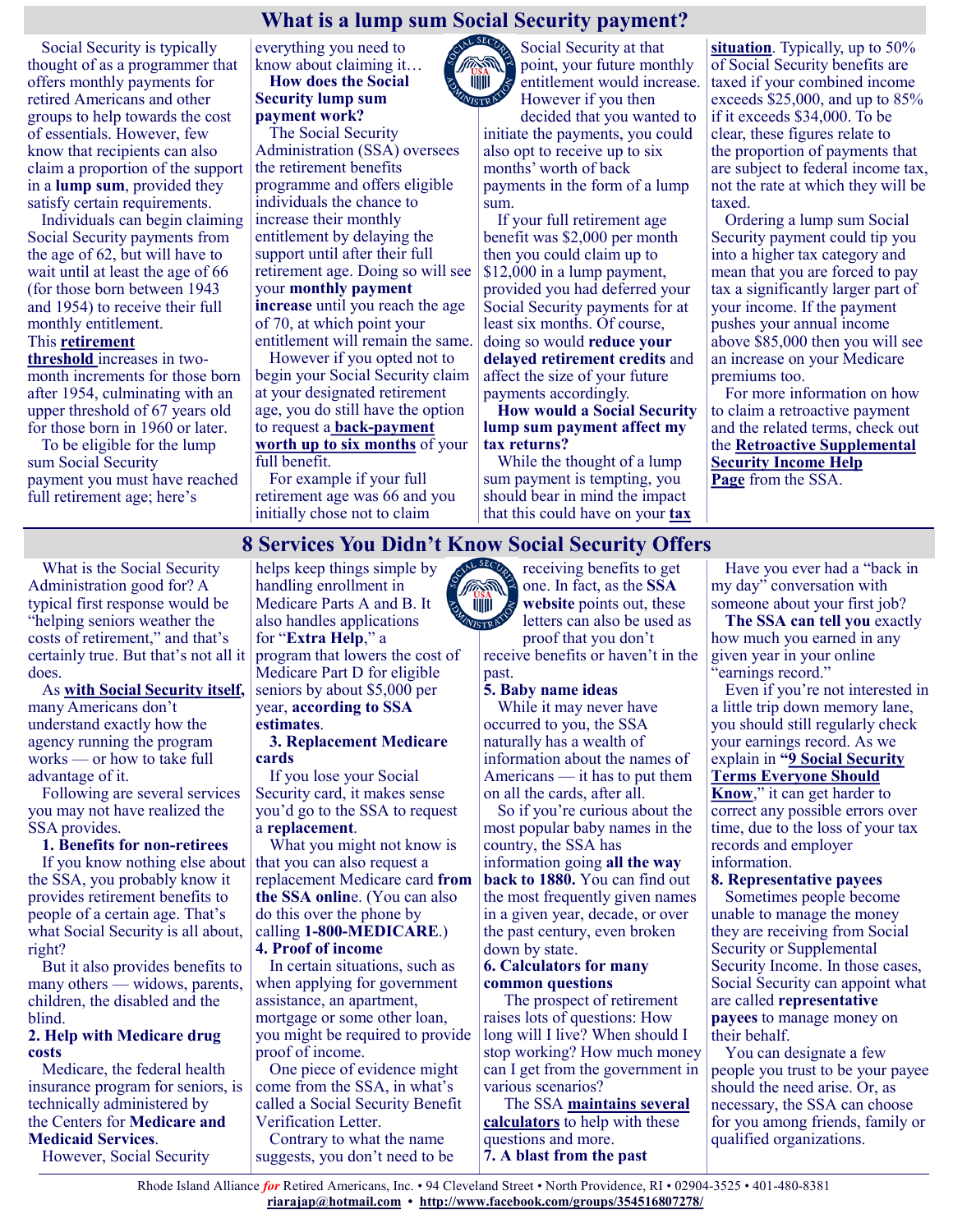## **Proposed Rule Might Reduce Out-of-Pocket Drug Costs for Some People with Medicare**

Last week, the Centers for Medicare & Medicaid Services (CMS) released a *[new proposed](https://www.federalregister.gov/documents/2022/01/12/2022-00117/medicare-program-contract-year-2023-policy-and-technical-changes-to-the-medicare-advantage-and)  [rule](https://www.federalregister.gov/documents/2022/01/12/2022-00117/medicare-program-contract-year-2023-policy-and-technical-changes-to-the-medicare-advantage-and)* that would require Medicare Part D prescription drug plans to change the way they calculate drug prices and to pass certain savings on to consumers at the pharmacy counter. These changes would likely reduce outof-pocket costs, on average, for people with Medicare drug coverage, but by how much is unclear.

Currently, Part D plans negotiate with pharmaceutical manufacturers over how much they will pay for the products they agree to include on their list of covered drugs, known as a formulary. Plans use these numbers, called the negotiated price, to determine how much beneficiaries will pay out-ofpocket.

But the plans then take further actions to reduce their costs—

savings they rarely pass down to enrollees. They demand price concessions from the

pharmacies who provide the drug, reducing what they ultimately pay. Meanwhile, beneficiaries are stuck paying a portion of the higher "negotiated price." CMS estimates that less than 2% of plans pass through any price concessions to beneficiaries at the point of sale.

These arrangements, known as price concessions, are growing rapidly. CMS estimates that in 2010, pharmacy price concessions accounted for about \$8.9 million, or 0.01%, of total Part D drug costs, while in 2020, they accounted for about \$9.5 billion, or 4.8%, of total costs.

As a result, the difference between the negotiated price and what plans pay is widening, and negotiated prices are increasingly inaccurate as a gauge of drug



MEDICINE costs. In its new rule, CMS proposes to begin to

correct this by requiring plans to include all pharmacy concessions in the negotiated price calculation and to require plans to pass through concessions to beneficiaries at the pharmacy counter. The agency estimates this would save beneficiaries \$21.3 billion over 10 years. In addition, it would remove a current incentive that makes it more profitable for plans to prefer higher-cost drugs—and higher negotiated prices—when pharmacy concessions are based on a percentage of the cost.

While these changes would be likely to reduce out-of-pocket costs for people who use prescription drugs, they are also likely to increase Part D plan premiums. Currently, plans often choose to use some of the money they reap from price concessions to reduce premiums. As people shop for plans, they may struggle to compare their out-of-pocket costs to find the best coverage for their circumstances and may rely solely on premiums that do not tell the whole story.

At Medicare Rights, we are cautiously optimistic that this proposed rule would help reduce out-of-pocket costs for people with Medicare drug coverage. We think the increase in transparency and reduction of incentives to increase negotiated prices will ultimately slow the growth in drug costs. But policymakers must do more to rein in drug prices and limit outof-pocket spending. We will continue to urge Congress to allow Medicare to negotiate drug prices and to cap costs for people with Part D.

## **Update from The Senior Citizens League**

#### **Congress Returns to Washington**

The members of Congress returned to Washington last week and began what is known as the Second Session of the 117<sup>th</sup> Congress. They have a full agenda to deal with including some very pressing issues that must be acted upon very soon. Considering that this is an election year and the extreme political polarization in the country, the ability of Congress to accomplish much of anything will be put to a major test.

#### **Government Shutdown Once Again Lurks on the Horizon**

The subject hasn't appeared in the media since the agreement in December on a short-term government funding bill, but Congress is working on a spending bill to keep the government open for the rest of fiscal year 2022. The short-term funding bill they passed lasts until February 18, which is only four weeks away, so getting legislation put together becomes more urgent as each day passes

**Will Prescription Drug Legislation Pass This Year?** As a reminder, the provision to reduce the costs of prescription

drugs is part of the legislative package called "Build Back Better," which is one of the top priorities of President

Biden. However, because of the Senate rule regarding a filibuster which requires 60 votes to pass a bill instead of a simple majority of 51, Democrats do not have enough votes to pass the bill at this time. No Republican supports the bill and Senators Joe Manchin (D - W.Va.) and Kyrsten Sinema (D -Ariz.) have both announced they are opposed to changing the rules regarding a filibuster.

So where does that leave the prescription drug effort?

talk about pulling certain provisions out of the Build Back Better legislation that are popular with the public and that some Republicans have previously come out in support of and trying to pass them as stand-alone bills.

So far, the Democratic leaders in Congress have not agreed to do this, but it is under discussion.

If that effort is not made, then the fate of lowering the costs of prescription drugs rests with the fate of the Build Back Better legislation, which right now does



not look promising. We urge you to contact your own Senators and Representative and let

them know you want Congress to pass legislation to lower the costs of prescription drugs. Since this is an election year and control of Congress will be up for grabs, your voice can make a major difference in the fight over drug prices.

In the meantime, TSCL will continue doing our part to push Congress to act this year to bring the costs of prescription drugs down.

#### **Will the Medicare Part B Premium be Lowered?**

Some Democrats are starting to the increase in the Medicare Part As you no doubt know by now, B premium for 2022 is the largest ever. As we previously reported, the large increase came about as a result of Medicare preparing to pay for the cost of a new drug that supposedly helps patients with Alzheimers disease.

However, in a new draft policy announced last week, Medicare will severely restrict the number of seniors who can access the drug at all because it plans to only cover the drug for patients participating in rigorous, agency-approved clinical trials.

While the draft policy has not yet gone into effect, now is the time to put pressure on to lower the Part B premium. First, the company that makes the drug cut its cost in half. Second, because Medicare will only cover patients in approved clinical trials, the number of people receiving the drug will be many fewer than previously estimated.

While the Part B premium increase is governed by administrative procedures put in place by law, Congress can pressure the Dept. of Health and Human Services to lower the premium given the changed conditions.

Again, since this is an election year, pressure from voters can have a real impact in this regard. So we urge you to contact your Senators and Representative and tell them there is no longer a need for the huge Part B Premium increase and that the monthly premium needs to be lowered and there should be a rebate of the excess premium paid by those enrolled in Part B for however many months they pay the excess premium.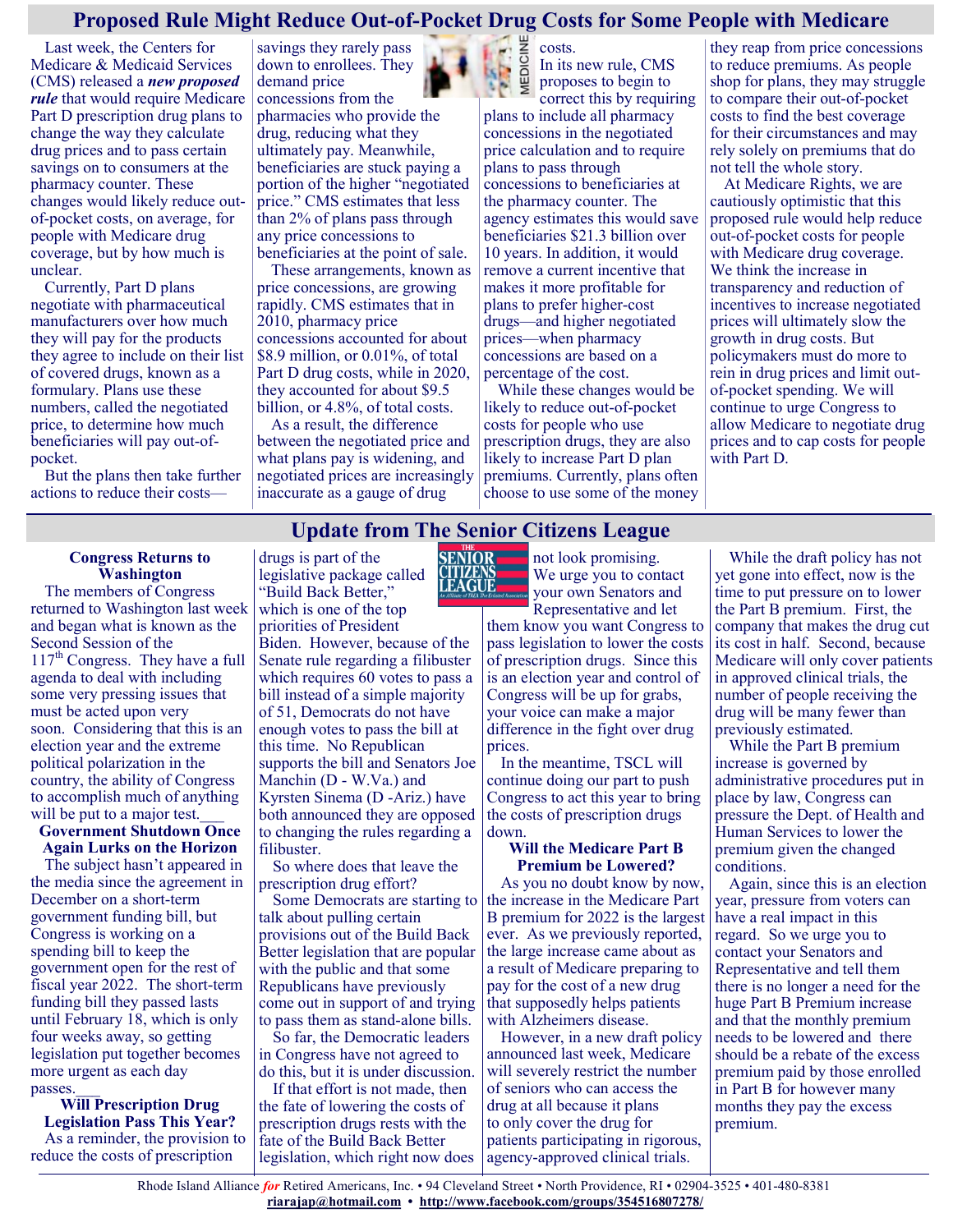## **Biden says U.S. to provide high-quality masks for free to Americans**

President **[Joe Biden](https://www.cnbc.com/joe-biden/)** on Thursday said the U.S. will give high-quality masks to Americans for free, as new infections from the Covid-19 omicron variant soar across the country.

Biden said the U.S. has more than tripled the national stockpile of highly protective N95 masks to make sure they are widely available to the general public. He said masks are a crucial tool to help control the spread of omicron.

"I know that for some Americans, the mask is not

always affordable or convenient to get," Biden said in addressing the nation from the White House. "Next week we'll announce how we're making high-quality masks available to the American people for free."

Sen. Bernie Sanders, I-Vt., **[reintroduced legislation on](https://www.sanders.senate.gov/press-releases/news-sanders-reintroduces-legislation-to-give-every-american-lifesaving-n95-masks/)  [Wednesday](https://www.sanders.senate.gov/press-releases/news-sanders-reintroduces-legislation-to-give-every-american-lifesaving-n95-masks/)** to distribute free N95 masks to every person in the U.S. for free. Everybody would receive a package with three highly protective masks. Sanders' legislation has 50

Democratic co-sponsors in the House and Senate. "As we face the rapidly spreading omicron variant, we should remember that not all face masks are created equal," Sanders said in a statement. "Congress must demand the mass production and distribution of N95 masks, one of the most effective ways to stop the spread of the Covid virus."

Dr. Rochelle Walensky on Wednesday said the Centers for Disease Control and Prevention would soon update its masking

guidance to inform Americans about the different levels of protection different masks provide. However, Walensky said the CDC recommends that any mask is better than no mask.

"We do encourage all Americans to wear a well-fitting mask to protect themselves and prevent the spread of Covid-19, and that recommendation is not going to change," the CDC director said during a White House **[Covid](https://www.cnbc.com/coronavirus/)** update...**[Read](https://www.cnbc.com/2022/01/13/biden-says-us-to-provide-high-quality-masks-for-free-to-americans.html)  [More](https://www.cnbc.com/2022/01/13/biden-says-us-to-provide-high-quality-masks-for-free-to-americans.html)**

## **You'll be able to order free at-home COVID test kits starting on Wednesday, 1/19/2022**

The Biden administration announced Friday that Americans can begin ordering free at-home COVID-19 rapid tests starting Jan. 19.

Orders for up to four tests per household can be placed using the website **[COVIDtests.gov](https://www.covidtests.gov/)**. The administration will also set up a phone number so those without access to computers or high-speed internet can place orders.

The White House said tests will usually ship within seven to 12 days of ordering, meaning most Americans won't receive them until the end of January. The White House said tests will usually ship within seven to 12 days of ordering,

meaning most Americans won't receive them until the end of January.

People ordering tests will input their name and mailing address on the website and can share an email address to get updates on their order, officials said. The website was created with help from the U.S. Digital Service, a federal program created to make federal tech better in the wake of the botched rollout of the [HealthCare.gov](http://healthcare.gov/) website for

Affordable Care Act health insurance in 2013. "We're ready for this," an

official told reporters, saying they were cognizant of the need

to make sure the website works. Your COVID-19 Home Test Kit Details of the website

come a day after President Biden announced that the administration will buy another 500 million at-home coronavirus tests for Americans, in addition to his plans detailed [last month](https://www.npr.org/2021/12/21/1066167265/biden-to-announce-free-covid-tests-more-aid-for-hospitals-to-deal-with-omicron) to order 500 million tests. He also said the White House will make high-quality masks available for free, with details coming out next week.

The U.S. Postal Service, meanwhile, is preparing to facilitate the mailing of the athome test kits. Mark Dimondstein, president of the

American Postal Workers Union, told NPR that up to 7,000 temporary workers will be hired, some of whom were already employed as holiday help, to package and address the test kits at 43 fulfillment centers around the United States.

"We're very excited, and at the end of the day, we're here to serve the people of the country and we're dedicated to that mission," Dimondstein said. "Postal workers are ready to rock and roll."

The Postal Service would not comment on the specifics, but in a statement, Postmaster General Louis DeJoy said:

# **Here's What Will and Will Not Get Taxed From Your Social Security Benefit**

Although tax situations are different for everyone, some individuals will be required to pay taxes on their Social Security income. The Social Security Administration (SSA) states that such benefit taxation usually only occurs if you have other substantial income in addition to your benefits. Examples of other significant income can include regular wages, self-employment income, interest, dividends and other taxable income that must be reported on your tax return.

The SSA reports that you will pay tax on only 85% of your Social Security benefits based on IRS rules. The rules for taxation apply if you:

file a federal tax return as an "individual" and your combined income is:

between \$25,000 and

 $$34,000 - in this$ event, you may have to pay income tax on up to 50

- percent of your benefits. • more than  $$34,000$  — in this event, up to 85 percent of your benefits may be taxable.
- file a joint return, and you and your spouse have a combined income that is:
	- between \$32,000 and  $$44,000$  — if this is true, you may have to pay income tax on up to 50 percent of your benefits.
	- more than  $$44,000$  if this is the case, up to 85 percent of your benefits may be taxable.
- are married and file a separate tax return — in such a



circumstance, you probably will pay taxes on your benefits. Your combined income

is calculated by adding nontaxable interest and one-half of your Social Security benefits to your adjusted gross income, for the purposes of the above rules.

Every January, you will receive your Social Security Benefit Statement, Form SSA-1099, which will show you the amount of benefit you received the year prior. This form will be needed when you file your federal income tax return later in the year to find out if your benefits are subject to tax. This form is now available online through the mySocialSecurity website. By signing up and creating an account, you can

view this information online without needing to wait for it to be mailed to your home. If you already know you will need to pay taxes on your Social Security benefits, it's possible to have the taxes automatically withheld from your benefits. This can be a smart way to make sure taxes are automatically taken care of, which will make it easier for you come tax return time.

If you do not meet the above requirements, chances are you will not have to worry about your **[benefits being](https://www.gobankingrates.com/retirement/social-security/calculate-social-security-tax-rate/?utm_campaign=1153642&utm_source=msn.com&utm_content=8&utm_medium=rss) taxed**. However, as always, you can

find this out for yourself by logging onto your personal account — or contacting the social security office nearest you.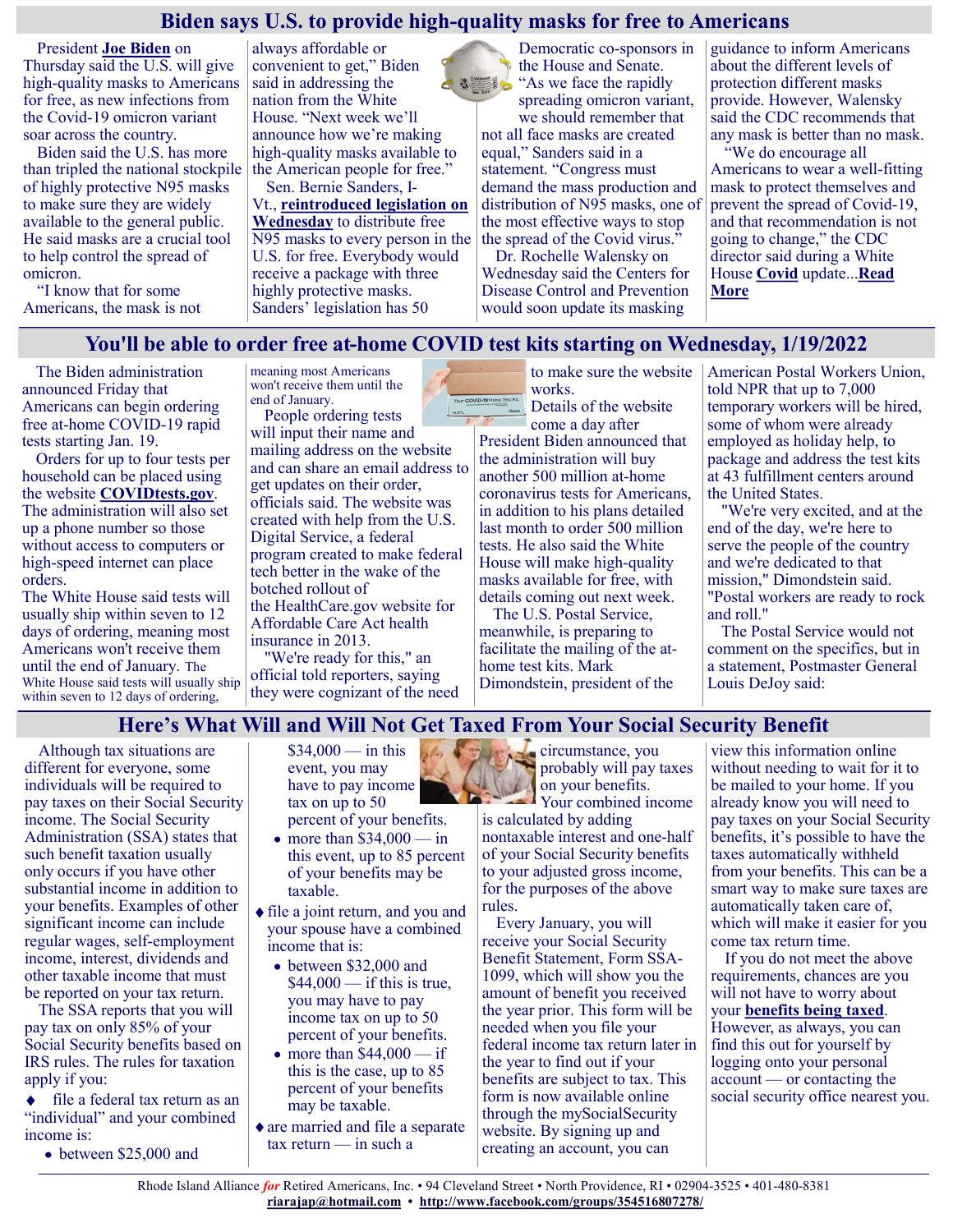## **Withdrawing More Money to Cover Inflation? Beware This Social Security Risk**

You've probably heard that inflation is surging. And even if you haven't seen the scary headlines, you've assuredly noticed the costs of groceries, gas, heating, and many other household necessities have gone up.

If you're retired,

this **[inflation](https://www.fool.com/investing/2021/12/21/where-to-invest-if-youre-worried-about-inflation/?utm_source=msnrss&utm_medium=feed&utm_campaign=article&referring_guid=612efbc2-59c5-4c15-b1b5-fe25f7164ca5)** can hit you hard, since chances are good you're living on a fixed income. While Social Security benefits were **[increased by 5.9% this](https://www.fool.com/retirement/2022/01/07/social-security-benefits-get-a-59-raise-this-year/?utm_source=msnrss&utm_medium=feed&utm_campaign=article&referring_guid=612efbc2-59c5-4c15-b1b5-fe25f7164ca5)  [year](https://www.fool.com/retirement/2022/01/07/social-security-benefits-get-a-59-raise-this-year/?utm_source=msnrss&utm_medium=feed&utm_campaign=article&referring_guid=612efbc2-59c5-4c15-b1b5-fe25f7164ca5)**, that big cost-of-living adjustment (COLA) may not be enough by itself to maintain your standard of living amid rising prices. As a result, you may be forced to increase the amount you withdraw from savings.

If you increase your income in 2022 to help you maintain buying power during this time of high inflation, there's one risk to be aware of that could affect the amount of Social Security income that you bring home.

How a higher household income could affect Social

Security benefits When your household income goes up, bringing in this extra money could

have financial consequences when it comes to your **[Social](https://www.fool.com/retirement/social-security/?utm_source=msnrss&utm_medium=feed&utm_campaign=article&referring_guid=612efbc2-59c5-4c15-b1b5-fe25f7164ca5)  [Security checks](https://www.fool.com/retirement/social-security/?utm_source=msnrss&utm_medium=feed&utm_campaign=article&referring_guid=612efbc2-59c5-4c15-b1b5-fe25f7164ca5)**. There's a simple reason for that: Once your income creeps up enough, you risk facing more taxes on Social Security benefits.

Benefits aren't taxed at all with income up to a specific threshold, but up to 85% of your benefits could become subject to federal taxation once your income reaches a certain level. There are also **[13 states](https://www.fool.com/investing/2021/12/01/different-social-security-rules-in-13-states/?utm_source=msnrss&utm_medium=feed&utm_campaign=article&referring_guid=612efbc2-59c5-4c15-b1b5-fe25f7164ca5)  [that tax Social Security](https://www.fool.com/investing/2021/12/01/different-social-security-rules-in-13-states/?utm_source=msnrss&utm_medium=feed&utm_campaign=article&referring_guid=612efbc2-59c5-4c15-b1b5-fe25f7164ca5)  [benefits](https://www.fool.com/investing/2021/12/01/different-social-security-rules-in-13-states/?utm_source=msnrss&utm_medium=feed&utm_campaign=article&referring_guid=612efbc2-59c5-4c15-b1b5-fe25f7164ca5)** but usually make an

exception for lower earners. If you take more money out

of your accounts in 2022 because prices have gone up on the goods and services you're buying, there's a greater chance your income will fall above the limit where part of your benefits becomes taxable. And if you were already paying tax



**Dear Marci:** *Am I eligible for a transition fill?* 

**A** on some benefits, a higher household income could mean being taxed on more of them.

How high can your income go without owing Social Security taxes?

The big question to ask yourself when your household income goes up is, exactly when do your Social Security benefits become subject to taxation?

When you're talking about federal taxes, only some income counts. The Social Security Administration looks at "provisional" income, which is half your Social Security checks, all taxable income, and some nontaxable income. If your provisional income exceeds certain limits, here are the tax rules you face:

- $\triangleleft$  Single tax filers with a provisional income between \$25,000 and \$34,000 will owe taxes on up to 50% of benefits.
- Single tax filers with a provisional income above

\$34,000 will owe taxes on up to 85% of benefits.

- Married joint filers with an income between \$32,000 and \$44,000 will owe taxes on up to 50% of benefits.
- Married joint filers with an income above \$44,000 will owe taxes on up to 85% of benefits.

The thresholds at which benefits become partly taxed *aren't* **[subject to](https://www.fool.com/investing/2021/12/14/this-social-security-rule-could-cost-you/?utm_source=msnrss&utm_medium=feed&utm_campaign=article&referring_guid=612efbc2-59c5-4c15-b1b5-fe25f7164ca5)** 

**[adjustment each year](https://www.fool.com/investing/2021/12/14/this-social-security-rule-could-cost-you/?utm_source=msnrss&utm_medium=feed&utm_campaign=article&referring_guid=612efbc2-59c5-4c15-b1b5-fe25f7164ca5)** as a result of wage growth and **[inflation](https://www.fool.com/investing/how-to-invest/inflation/?utm_source=msnrss&utm_medium=feed&utm_campaign=article&referring_guid=612efbc2-59c5-4c15-b1b5-fe25f7164ca5)**. That means while you may need to increase income to maintain buying power this year, the IRS won't take that into account when deciding whether your benefits will be taxed.

Make sure you understand both these federal rules, as well as the rules within your own state, so you can prepare for what new taxes you may owe if you've been forced to increase household income this year.

### *Dear Marci,*

*I have been enrolled in the same Part D plan for years. Today I learned that it's no longer covering a prescription I have been taking. Am I eligible for a transition fill while I figure out what to do next? -Ralph (Nallen, WV)*

Dear Ralph,

A transition refill, also known as a transition fill, is typically a one-time, 30-day supply of a drug that you were taking:

- $\triangle$  Before switching to a different Part D plan (either stand-alone or through a Medicare Advantage Plan)
- Or, before your current plan changed its coverage at the start of a new calendar year Transition refills are not for new prescriptions, though. You can only get transition fills for drugs you were already taking before switching plans or before your existing plan changed its coverage.

The following **C** Dear Marci situations describe when you can get a transition refill if you do not live in a nursing home (there are different rules for **[transition](https://medicarerights.us15.list-manage.com/track/click?u=1621f54a596f3717c22815356&id=ad71c03a96&e=88d22ba1fe)  [refills for those living in](https://medicarerights.us15.list-manage.com/track/click?u=1621f54a596f3717c22815356&id=ad71c03a96&e=88d22ba1fe)  [nursing homes\)](https://medicarerights.us15.list-manage.com/track/click?u=1621f54a596f3717c22815356&id=ad71c03a96&e=88d22ba1fe):** 

- **1. Your current plan is changing how it covers a Medicare-covered drug you have been taking.** If your plan is taking your drug off its formulary or adding a coverage restriction for the next calendar year for reasons other than safety, the plan must either:
- Help you switch to a similar drug that is on your plan's formulary before January 1
- ◆ Or, help you file an exception request before January 1 Or, give you a 30-day transition fill within the first 90 days of the new calendar year along with a notice about the new coverage policy. **2. Your new plan does not cover a Medicare-covered**

### **drug you have been taking.**

◆ If a drug you have been taking is not on your new plan's formulary, this plan must give you a 30 day transition refill within the first 90 days of your enrollment. It must also give you a notice explaining that your transition refill is temporary and informing you of your **[appeal rights.](https://medicarerights.us15.list-manage.com/track/click?u=1621f54a596f3717c22815356&id=9868f1fba9&e=88d22ba1fe)**

- $\bullet$  If a drug you have been taking is on your new plan's formulary but with a coverage restriction, this plan must give you a 30-day transition refill free from any restriction within the first 90 days of your enrollment. It must also give you a notice explaining that your transition refill is temporary and informing you of your appeal rights.
- $\bullet$  In both of the above cases, if a drug you have been taking is not on your new plan's formulary, be sure to see

whether there is a similar drug that is covered by your plan (check with your doctor about possible alternatives) and, if not, to file an exception request. (If your request is denied, you have the right to appeal.)

**Remember: All stand-alone Part D plans and Medicare Advantage Plans that offer drug coverage must provide transition fills.** When you use your transition fill, your plan must send you a written notice within three business days. The notice will tell you that the supply was temporary and that you should either change to a covered drug or file an exception request with the plan.

I hope this helps you determine if you are eligible for a transition fill at this time! Best of luck. *-Marci*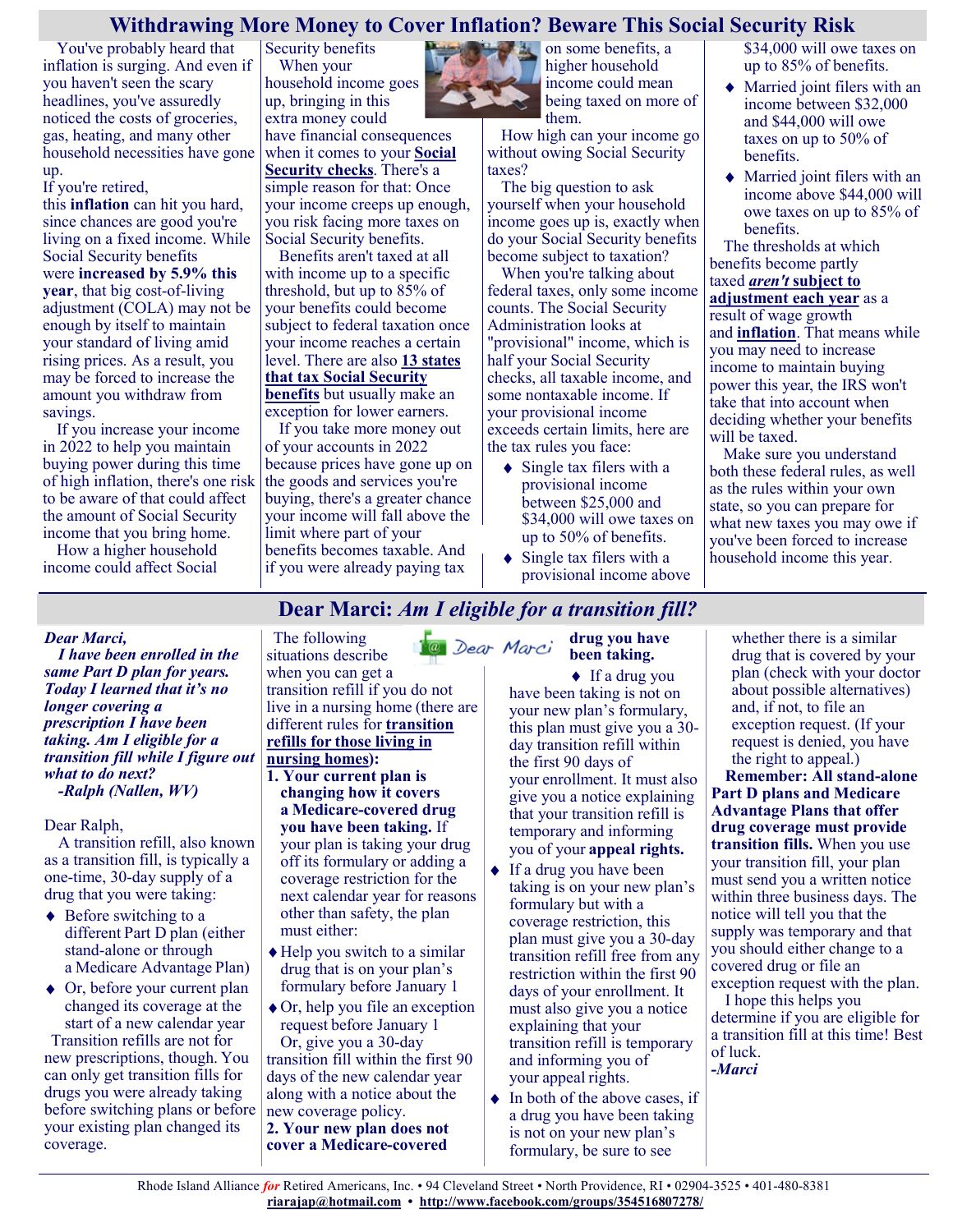# **RI ARA HealthLink Wellness News** FreathLink Wellness



# **COVID Fatigue: Are You Among the 'Vaxxed & Done'?**

You've gotten vaccinated. You've gotten boosted. You wear your mask, maintain social distancing, wash your hands you do everything you've been asked to do to protect yourself and others.

And you are completely fed up.

If that description sounds like you, you might be part of a contingent of people who consider themselves "vaxxed and done" with the **[COVID](https://www.cdc.gov/coronavirus/2019-ncov/index.html)-19 [pandemic.](https://www.cdc.gov/coronavirus/2019-ncov/index.html)**

The term was coined by Atlantic writer Derek Thompson, in an essay describing a growing rift among the people who've taken COVID seriously throughout the pandemic.

The "vaxxed and done" bunch are willing to keep getting boosted, but they want to reap the rewards of their good behavior rather than maintain masking and other measures that largely protect the unvaccinated, Thompson [wrote.](https://www.theatlantic.com/ideas/archive/2022/01/covid-omicron-vaccination-rashomon/621199/)

"COVID is becoming something like the seasonal flu for most people who keep up with their shots, so I'm prepared to treat this like I've treated the flu: by basically not worrying about it and living my life normally," Thompson wrote in describing the "vaxxed and done" mindset.

Public health and mental health officials agree that "vaxxed and done" is a real phenomenon, in that some vaccinated Americans are becoming exasperated with COVID-19 safety mandates that many fear will never lift.

"There's certainly a level of frustration I think that people have at individuals who have made choices to not get vaccinated, and how that has continued to extend the crisis," said Vaile Wright, a licensed psychologist and senior director of health care innovation for the American Psychological Association.

"But I think people are also frustrated with the system, and the way in which the system has truly let down individuals who have for the most part tried to do the best that

they can to keep themselves and others safe," Wright added.

**Pandemic fatigue setting in** The way that the COVID-19 pandemic has unfolded feeds directly into the feeling of "vaxxed and done," explained Dr. Georges Benjamin, executive director of the American Public Health Association.

"It's very, very difficult to keep people constrained on an emergency basis, no matter what you do," Benjamin said. "We've had at least three situations where we thought this thing was going to go away."

Americans have emerged from lockdowns related to one variant, only to be told to mask up for the next. They've gotten fully vaccinated so they could resume normal lives, only to be told that they needed to maintain safety measures to protect the unvaccinated and the medically vulnerable. They've gotten boosted due to waning immunity, only to find that Omicron is so infectious they'll probably get it anyway.

"We're rapidly approaching the three-year mark of this pandemic, and people's lives have changed so much in that time," said Dr. Vivian Pender, president of the American Psychiatric Association.

"There's this kind of new normal, but the new normal keeps changing. Just when it started to feel like things were going to go back to the way it used to be, along

comes **[Omicron](https://www.cdc.gov/coronavirus/2019-ncov/variants/omicron-variant.html)**," Pender said. Benjamin added that "people are just tired of it. They're all trying to figure out what personally they're going to do. I think most people have reconciled that I'm not going to get really sick and die, but I may get the Omicron variant, and I'm hoping if I get the Omicron variant I won't get real sick. I



think there's a resignation that, OK, if that happens, fine. I'll still do stuff to be careful, but if it

happens I'm not going to panic over it."

Wright doesn't believe people feeling "vaxxed and done" have abandoned safety procedures and masking wholesale, but it has led them to seriously re-evaluate how they're going to spend the rest of their lives with a virus that shows no signs of ever going away.

The problem is that drawing a hard line and declaring yourself "vaxxed and done" carries similar psychological costs to those paid by the unvaccinated, Wright said.

"To the degree that people can be flexible in their thinking and acknowledge that uncertainty will continue and you're just trying to make the best decisions for you and your family, and focusing on what's within your control, I think that will lend itself to better emotional wellbeing," Wright said.

"For individuals who want to continue to fight the situation by either not complying with protective measures or engaging in what I see as a lot of judgment against others as to how they're doing, I think those individuals are going to continue to really struggle," Wright continued.

#### **Preparing for the next 'new normal'**

Thoughtful and responsible people who've reached their "vaxxed and done" limit should consider that wearing a mask and maintaining social distancing will help health care workers who are being slammed by the Omicron surge, Pender said.

Hospitals in at least two dozen states are nearing capacity as the Omicron variant washes across America, according to the **[U.S.](https://protect-public.hhs.gov/pages/hospital-utilization)  [Department of Health and](https://protect-public.hhs.gov/pages/hospital-utilization)  [Human Services.](https://protect-public.hhs.gov/pages/hospital-utilization)**

"It's important to bring down the hospitalization rates. The hospitals are overwhelmed, and regular health care is taking a hit," Pender said, because people aren't able to get care for non-COVID emergencies due to the rush of Omicron hospitalizations.

Masking also helps protect people who are at increased risk through no fault of their own, Pender added.

"There are people in our lives who are vulnerable from COVID. Even people who have been vaccinated and boosted may have an underlying condition that they don't know about," Pender said.

"Crystal ball" predictions based on the outbreaks in South Africa and Britain lead Benjamin to believe that within a month or so the Omicron surge will start to wane, and state officials will face the choice of lifting mask mandates and other safety measures.

Now is the time to start planning for how to deal with the understandable frustrations of the "vaxxed and done" once this pandemic enters yet another new normal, Benjamin said.

"As a society, we now need to figure out how we live with this post-Omicron," Benjamin said. "We still need to deal with this. It's still bad. It's still clogging up our hospitals. But we need to figure out where we go from this, when this thing nadirs."

The Mayo Clinic has more about the mental health effects of the **[pandemic](https://newsnetwork.mayoclinic.org/discussion/mayo-clinic-qa-podcast-mental-health-toll-of-ongoing-covid-19-pandemic/)**.

### **Related**

**[Stressed, Exhausted: Frontline](https://consumer.healthday.com/b-4-9-stressed-exhausted-frontline-workers-faced-big-mental-strain-in-pandemic-2651381584.html)  [Workers Faced Big Mental](https://consumer.healthday.com/b-4-9-stressed-exhausted-frontline-workers-faced-big-mental-strain-in-pandemic-2651381584.html)  [Strain in ... ›](https://consumer.healthday.com/b-4-9-stressed-exhausted-frontline-workers-faced-big-mental-strain-in-pandemic-2651381584.html)**

**[Omicron Latest Mental Blow](https://consumer.healthday.com/12-3-omicron-is-latest-mental-blow-to-americans-exhausted-by-pandemic-2655888219.html)  [to Americans Exhausted by](https://consumer.healthday.com/12-3-omicron-is-latest-mental-blow-to-americans-exhausted-by-pandemic-2655888219.html)  [Pandemic ... ›](https://consumer.healthday.com/12-3-omicron-is-latest-mental-blow-to-americans-exhausted-by-pandemic-2655888219.html)**

> **RELATED ARTICLES AROUND THE WEB**

**[What doctors wish patients](https://www.ama-assn.org/delivering-care/public-health/what-doctors-wish-patients-knew-about-pandemic-fatigue)  [knew about pandemic fatigue |](https://www.ama-assn.org/delivering-care/public-health/what-doctors-wish-patients-knew-about-pandemic-fatigue)  [American ... ›](https://www.ama-assn.org/delivering-care/public-health/what-doctors-wish-patients-knew-about-pandemic-fatigue)**

**[How We Can Deal with](https://www.scientificamerican.com/article/how-we-can-deal-with-pandemic-fatigue/)  ['Pandemic Fatigue'](https://www.scientificamerican.com/article/how-we-can-deal-with-pandemic-fatigue/) - Scientific [American ›](https://www.scientificamerican.com/article/how-we-can-deal-with-pandemic-fatigue/)**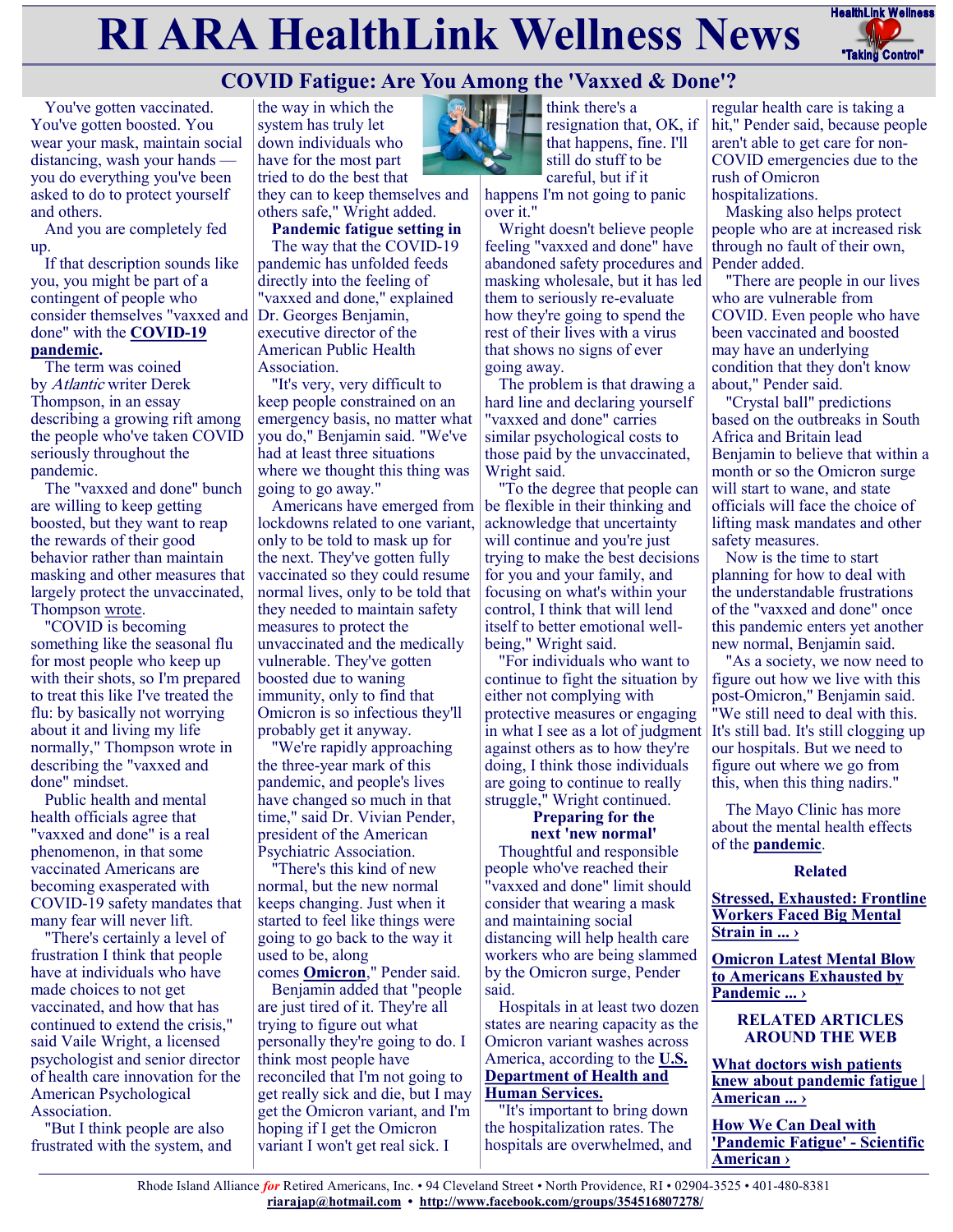## **AHA News: Obesity Harms Brain Health Throughout Life – Yet Scientists Don't Know Why**

(American Heart Association News) -- Anyone who has put on a few too many pounds knows they can slow you down. Over time, if those pounds grow into obesity, they may do serious harm, putting you at risk for a wide range of illnesses.

But too much weight on the body also can harm the brain.

Research shows obesity impacts brain health from childhood well into adulthood, affecting everything from executive function skills – the complex ability to initiate, plan and carry out tasks – to substantially raising dementia risk. By middle age, the consequences of excess weight are substantial. Several studies have shown middle-aged adults who have a body mass index (BMI) at or above 30, which qualifies as obesity, are more likely to get dementia than their healthy-weight peers.

Yet, researchers are still

 $m \equiv m$ teasing out how and why the extra pounds harm the brain, and whether the higher dementia risk is cumulative over a lifetime or if obesity affects the body differently at different stages of life.

It's also possible cognitive challenges come first, contributing to poor eating behaviors beginning in childhood, said Alexis Wood, an assistant professor of pediatric nutrition at the Children's Nutrition Research Center at Baylor College of Medicine in Houston. The center is operated in partnership with the Agricultural Research Service of the U.S. Department of Agriculture.

"There is pretty robust and substantial evidence that goes across the whole of childhood, from toddlerhood to adolescence, that shows a higher weight status is associated with

lower cognitive functioning, particularly in the area of executive function," she said. "Why that is, is the subject of

much debate." With obesity steadily rising in the United States, it also is a subject of much concern.

According to the Centers for Disease Control and Prevention, more than 42% of adults qualified as obese in 2018 – and nearly 45% of them were 40 to 59 years old. Among children and teens, obesity rates rose with age: more than 13% of children under 5; 20% of 6- to 11-yearolds and 21% of those 12 to 19.

And the pandemic hasn't helped slow those statistics.

The CDC said in September 2021 that the rate at which BMI was increasing roughly doubled during the pandemic compared with the period preceding it. The greatest jumps were seen in children aged 6-11 and in those

already overweight before the pandemic.

Some studies trace the beginnings of the relationship between diet, weight and brain health all the way back to the womb. By toddlerhood, there's already an association between excess weight and a child's ability to control and direct behavior; integrate new information; plan; and solve problems, Wood said. It's just not clear which comes first.

For example, a study published in the American Journal of Epidemiology found children with higher verbal and executive function skills in preschool were less likely to become overweight later in childhood. Other research shows young children who are overweight or obese are less able to control impulses than those at a healthy weight.

## **Opioid Misuse Keeps Rising Among Older Americans**

The opioid addict you know might not be the college kid who has always dabbled in alcohol and drugs.

It could be your grandparent. Opioid misuse doesn't

discriminate by age — and rates are rising steadily among adults aged 55 and up, **[new](https://jamanetwork.com/journals/jamanetworkopen/fullarticle/2787930)  [research](https://jamanetwork.com/journals/jamanetworkopen/fullarticle/2787930)** shows.

"You can still use recreational drugs at an older age. You can have STDs at an older age, but we don't think about it, I think, because of stereotypes about what it means to be an older adult," said researcher Maryann Mason. She is an associate professor of emergency medicine at Northwestern University's Buehler Center for Health Policy and Economics, in Chicago.

Mason and a team from Northwestern's Feinberg School of Medicine took a closer look at opioid use and deaths in older Americans, breaking the issue down by age, gender, race and ethnicity.

The researchers found that between 1999 and 2019, nearly 80,000 Americans aged 55 and older died of an opioid overdose, with a low of 0.9 per 100,000 in

1999 and a high of 10.7 per 100,000 in 2019. That's an increase of 1,886% in just 20 years.

Among those who died during those years, nearly 59% were men and nearly 80% were aged 55 to 64 years, according to the report published online Jan. 11 in **[JAMA Network Open](https://jamanetwork.com/journals/jamanetworkopen/fullarticle/2787930)**.

By 2013, trends began to diverge by race. By 2019, it meant opioid overdose deaths for non-Hispanic Black men were about four times the overall rate for others the same age.

Mason said the context is important. Black Americans have traditionally been undermedicated for their pain because of discriminatory medical practice. And they disproportionately live in communities with less access to treatment programs and are offered less access to effective medication-assisted care.

The trend may also owe in part to the fact that this age group includes people exposed to drugs while serving in the Vietnam War, Mason suggested. Dr. Lawrence Brown Jr., who

leads START, a nonprofit

organization that is New York's largest independent drug treatment agency, reviewed the study findings.

He pointed out that Black Americans are a diverse group and that treatment solutions may vary quite a bit depending on individual perspectives. The average age of START's clients is 55 and most are from minority groups.

Brown noted that older adults may also be more likely to be prescribed painkillers because of medical conditions that are more common as they age, including cancer. So they may be more exposed to addictive opioids through "legitimate pathways" than younger people, he said. Because START offers

primary medical care, it is able to keep an eye on treatment of multiple diseases, not just substance abuse, he added.

"I would say to our counselors, 'To what extent are you having your treatment plan address the other co-occurring medical problems that our senior population may have related and unrelated to their substance use disorder?'" Brown said. "So, in

other words, if they don't have a primary care provider, how are we helping to connect them to a primary care provider?"

Mason said older adults are at higher risk for bad outcomes from opioid use because people metabolize drugs differently as they age. They may die from a lower dose than they would have as a younger person.

The researchers said their findings suggest a need for increased screening of older adults for substance use disorder. The study recommends adapting outreach and treatment models to this age group.

"This actually comes at a good time with Medicaid expansion, being able to maybe offer health care insurance to those in the pre -Medicare age, like 55 to 64," Mason said.

With the ability to see more people in health care settings, she said it is also important to do more screening for substance misuse.

#### **More information**

The U.S. National Institute on Drug Abuse has more on **[opioids](https://www.drugabuse.gov/drug-topics/opioids)**.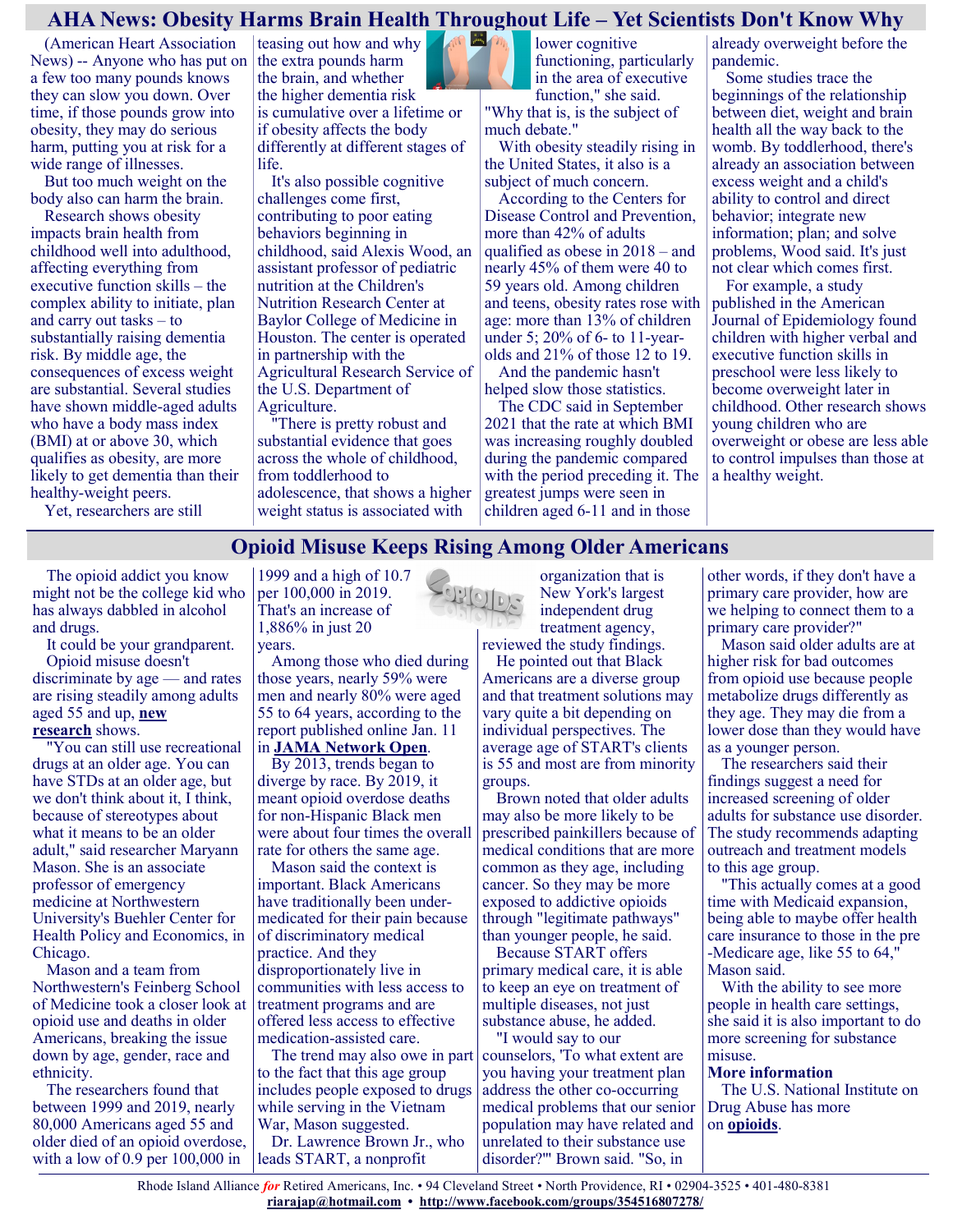## **9 Best Exercises for Preventing Falls in Older Adults**

Stay safe by regularly practicing exercises to improve your strength, flexibility and balance.

**Fall causes and risks** Getting older increases the chance of lots of health problems, **[such as heart disease](https://health.usnews.com/conditions/heart-disease)**, dementia and diabetes. And here's another major health risk in our golden years: falls. One in 4 people age 65 or older suffers a fall each year, and 3 million wind up in the emergency room for taking a spill. Why is falling so common once we reach a certain

age?

It's typically due to a number of factors. "Side effects from prescription medications can cause drowsiness and dizziness, resulting in falls," says Tim Schuckers, a physical therapist based in Portland, Oregon. "Gradual muscle weakness in the lower legs from sedentary lifestyles can also result in legs giving way easily when walking and standing."

Other fall causes can include:

Underlying conditions, such

as arthritis or neuropathy (pain, numbness or tingling in the extremities that makes it hard to sense the ground).

- Balance problems.
- Declining reaction times.  $\blacklozenge$
- Vision problems.
- Hearing loss.

Environmental hazards, such as floor clutter, throw rugs or slippery bathroom floor tiles[.](https://health.usnews.com/health-care/patient-advice/articles/2018-06-08/consider-an-in-patient-rehab-facility-before-you-suffer-a-fall)

**[Fall consequences are](https://health.usnews.com/health-care/patient-advice/articles/2018-06-08/consider-an-in-patient-rehab-facility-before-you-suffer-a-fall)  [alarming](https://health.usnews.com/health-care/patient-advice/articles/2018-06-08/consider-an-in-patient-rehab-facility-before-you-suffer-a-fall)**. The Centers for

Disease Control and Prevention notes that 1 in 5 falls results in a

serious injury, such as a broken hip or traumatic head injury. Falls also cause 32,000 older adult deaths every year.

So what can you do to prevent falls in older adults? You'll need to talk to your doctor about treating underlying conditions. You may need an eye exam or a hearing test. You'll need to remove fall hazards in your home. And you'll have to start a regular exercise program….**[Click](https://health.usnews.com/wellness/slideshows/best-exercises-for-preventing-falls-in-older-adults)  [here to scroll through the](https://health.usnews.com/wellness/slideshows/best-exercises-for-preventing-falls-in-older-adults)  [exercises.](https://health.usnews.com/wellness/slideshows/best-exercises-for-preventing-falls-in-older-adults)**

## **You Don't Have to Be a Smoker to Get Lung Cancer**

(HealthDay News) -- Think you're safe from lung cancer because you've never smoked? Think again.

While cigarette smoking is the main cause of lung cancer, it's possible to get the disease without ever lighting up.

"Anyone with lungs can get lung cancer," said Dr. Missak Haigentz Jr., chief of Thoracic and Head and Neck Medical Oncology at Rutgers Cancer Institute of New Jersey in New Brunswick.

In fact, a new U.S. National Cancer Institute study estimates 10% of men and 20% of women who develop lung cancer have never used tobacco products. There are three types of **[lung](https://www.cdc.gov/cancer/lung/nonsmokers/index.htm#:~:text=In%20the%20United%20States%2C%20about,2%2C900%20of%20these%20lung%20cancers.)  [cancer in nonsmokers,](https://www.cdc.gov/cancer/lung/nonsmokers/index.htm#:~:text=In%20the%20United%20States%2C%20about,2%2C900%20of%20these%20lung%20cancers.)** according to the study.

"What we know already is that lung cancers, despite appearing similar under

the microscope, may develop differently in never-smokers, and this information on molecular differences has already had a tremendous impact in the way we treat the disease with targeted cancer therapies," Haigentz said in a Rutgers news release. Lung cancer in nonsmokers results from other known exposures, including **[radon](https://www.cancer.org/cancer/cancer-causes/radiation-exposure/radon.html)  [gas](https://www.cancer.org/cancer/cancer-causes/radiation-exposure/radon.html)** or **[secondhand](https://www.cdc.gov/tobacco/data_statistics/fact_sheets/secondhand_smoke/health_effects/)** 

**[smoke.](https://www.cdc.gov/tobacco/data_statistics/fact_sheets/secondhand_smoke/health_effects/) [Asbestos](https://www.nhlbi.nih.gov/health-topics/asbestos-related-lung-diseases)  [exposure](https://www.nhlbi.nih.gov/health-topics/asbestos-related-lung-diseases)** carries a risk for mesothelioma, a rare type of cancer affecting the thin tissue that covers the majority of a person's internal organs. "Anything that we inhale can

**By** potentially expose our airways and our lungs to damaging agents that may give rise to cancer -- we have not yet identified all of

these," Haigentz said. In smokers, it's often caused by years of exposure to cancercausing substances in tobacco smoke. These substances cause

multiple genetic changes in cells that line the lungs. Haigentz said this new research helps scientists

understand how smokers and never-smokers can benefit from treatments such as targeted cancer therapeutics.

Based on the molecular features of lung cancers, scientists have recently developed several effective treatment options targeting its biology, Haigentz said. More advances are anticipated.

Nonsmokers who are worried about lung cancer can take a number of steps, according to Haigentz.

Most important, never start smoking. Experts now recommend lung cancer screening with yearly low-dose CT scans for those who have had significant exposure to smoking, including former smokers. And test your home for radon gas.

"Most importantly, we need to remove the stigma of lung cancer; understand that there are people who have smoked their whole life and never develop cancer, and there are people who have never smoked at all who develop lung cancer," Haigentz said.

# **Quality of Home Health Care Varies Between Urban, Rural Areas**

Need in-home health care? Know this: The quality of your care may depend on where you live.

That's the takeaway from a new study from New York University that gave agencies in urban areas high marks for keeping patients out of the hospital. It found that home health agencies in rural areas, meanwhile, get care started sooner.

"Our study highlights the persistence of disparities in quality of **[home health care](https://www.mayoclinic.org/healthy-lifestyle/healthy-aging/in-depth/home-care-services/art-20044609?p=1)**," said study author Chenjuan Ma, an assistant professor at NYU's Rory Meyers College of Nursing.

For the study, her team analyzed performance measures from the U.S. Centers for Medicare and Medicaid Services between 2014 and 2018.

Limited improvements have been made over time, and gaps in quality of care did not significantly shrink over the period, researchers found.

They analyzed data from 7,908 home health agencies, of which nearly 20% were in rural areas. Quality measures included timely initiation of care, a process measure, and hospitalization and ER visits, which are outcome measures.

Researchers found that rural agencies consistently began home care quickly — either upon a doctor's orders or within two

days of hospital discharge or referral. But urban agencies

consistently performed better on preventing hospitalization and emergency

room visits for home care patients. Over the five years studied, ER visits rose for both urban and rural home health agencies,

however. The geographic gaps were steady over time except for hospitalization, which narrowed

slightly, researchers said. Home health care is care **[delivered in the home of a](https://eldercare.acl.gov/Public/Index.aspx)** 

**[patient](https://eldercare.acl.gov/Public/Index.aspx)**, typically by nurses. It is among the fastest-growing health care sectors in the United States.

In 2018, more than 5 million Medicare beneficiaries received **[home health care](https://www.healthinaging.org/age-friendly-healthcare-you/care-settings/home-care)**. About 9% lived in rural areas.

"Providing early, intensive visits to patients during a home health episode has been shown to be effective in reducing hospitalization and improving functional status, so timely initiation of care is a critical component of quality home care for patients," Ma said in a university news release. "Strong relationships between rural home health agencies and local hospitals, as evidenced in previous research, may be facilitating the timely initiation of home health care to rural patients."